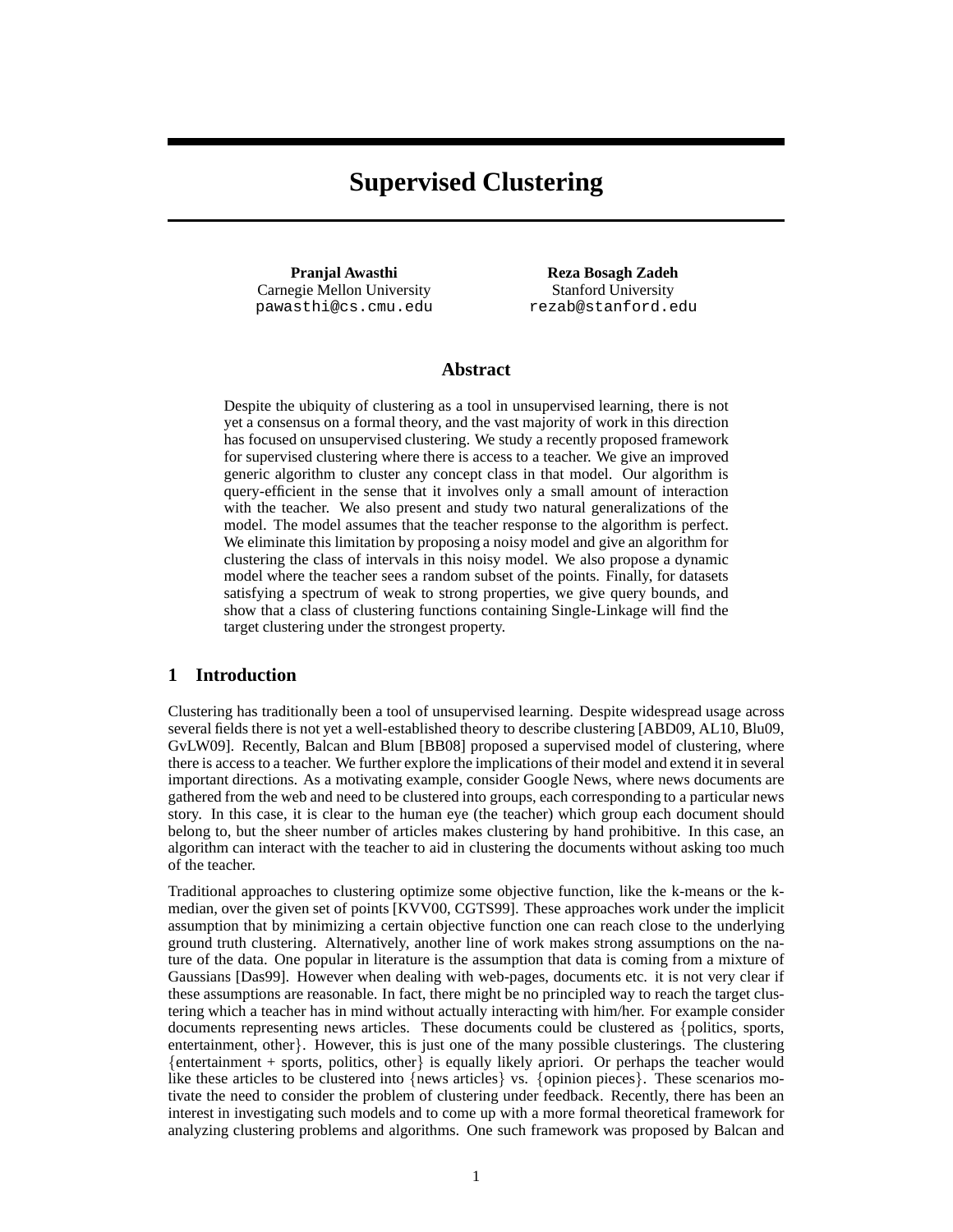Blum [BB08] who, motivated by different models for learning under queries, proposed a model for clustering under queries.

The model is similar to the Equivalence Query(EQ) model of learning  $[Ang 98]$  but with a different kind of feedback. We assume that the given set S of  $m$  points belongs to  $k$  target clusters  ${c_1, c_2, \ldots, c_k}$ , where each cluster is defined by some concept c belonging to a concept class C. For example, the points belonging to the cluster  $c_1$  will be the set  $\{x \in S | c_1(x) = 1\}$ . We also assume that each point belongs to exactly one of the  $k$  clusters. As in the EQ model of learning, the algorithm presents a hypothesis clustering  $\{h_1, h_2, \ldots, h_{k'}\}$  to the teacher. If the clustering is incorrect the algorithm gets some feedback from the teacher. However, the feedback in this case is different from the one in the EQ model. In the learning model, the algorithm gets a specific point  $x$ as a counter-example to its proposed hypothesis. For clustering problems this may not a very natural form of feedback. In a realistic scenario, the teacher can look at the clustering proposed and give some limited feedback. Hence, the model in [BB08] considers the following feedback: If there is a cluster  $h_i$  which contains points from two or more target clusters, then the teacher can ask the algorithm to split that cluster by issuing the request  $split(h_i)$ . Note that the teacher does not specify how the cluster  $h_i$  should be split. If there are clusters  $h_i$  and  $h_j$  such that  $h_i \cup h_j$  is a subset of one of the target clusters, then the teacher can ask the algorithm to merge these two clusters by issuing the request  $merge(h_i, h_j)$ . The goal of the algorithm is to be query efficient  $- O(poly(k, \log m, \log |C|))$ queries, and computationally efficient – running time of  $O(poly(k, m, \log |C|))$ . Notice, that if we allow the algorithm to use the number of queries linear in  $m$ , then there is a trivial algorithm, which starts with all the points in separate clusters and then merges clusters as requested by the teacher. One could also imagine applying this split-merge framework to cases where the optimal clustering does not necessarily belong to a natural concept class, but instead satisfies some natural separation conditions (ex., large margin conditions). We also study and present results for such problem instances.

### **1.1 Contributions**

In their paper, Balcan and Blum [BB08] gave efficient clustering algorithms for the class of intervals and the class of disjunctions over  $\{0, 1\}^n$ . We extend those results by constructing an algorithm for clustering the class of axis parallel rectangles in  $d$  dimensions. Our algorithm is computationally efficient(for constant  $d$ ) and uses a small number of queries. We generalize our algorithm to cluster the class of hyperplanes in  $d$  dimensions with known slopes. Balcan and Blum [BB08] also gave a generic algorithm for any finite concept class C, which uses  $O(k^3 \log |C|)$  queries. We reduce the query complexity of the generic algorithm from  $O(k^3 \log |C|)$  to  $O(k \log |C|)$ . Furthermore, the new algorithm is much simpler than the one from [BB08]. We study two natural generalization of the original model. In the original model the teacher is only allowed to merge two clusters  $h_i$  and  $h_i$  if  $h_i \cup h_j$  is a subset of one of the target clusters. We consider a noise tolerant version of this in which the teacher can ask the algorithm to merge  $h_i$  and  $h_j$  if both the clusters have at least some fixed fraction of points belonging to the same target cluster. This is a more natural model since we allow for the teacher requests to be imperfect.

In the original model we assume that the teacher has access to all the points. In practice, we are interested in clustering a large domain of points and the teacher might only have access to a random subset of these points at every step. For example, in the case of clustering news documents, our goal is to figure out the target clustering which reflects the teacher preferences. But the teacher sees a small fresh set of news articles very day. We propose a model which takes into account the fact that at each step the split and merge requests might be on a different set of points. In both the above models the straight forward algorithm for clustering the class of intervals fails. We develop new algorithms for clustering intervals in both the models.

We also apply the split-merge framework of [BB08] to datasets satisfying a spectrum of weak to strong properties and design algorithms for clustering such data sets. Along the way, we also show that a class of clustering functions containing Single-Linkage will find the target clustering under the strict threshold property (Theorem 6.1).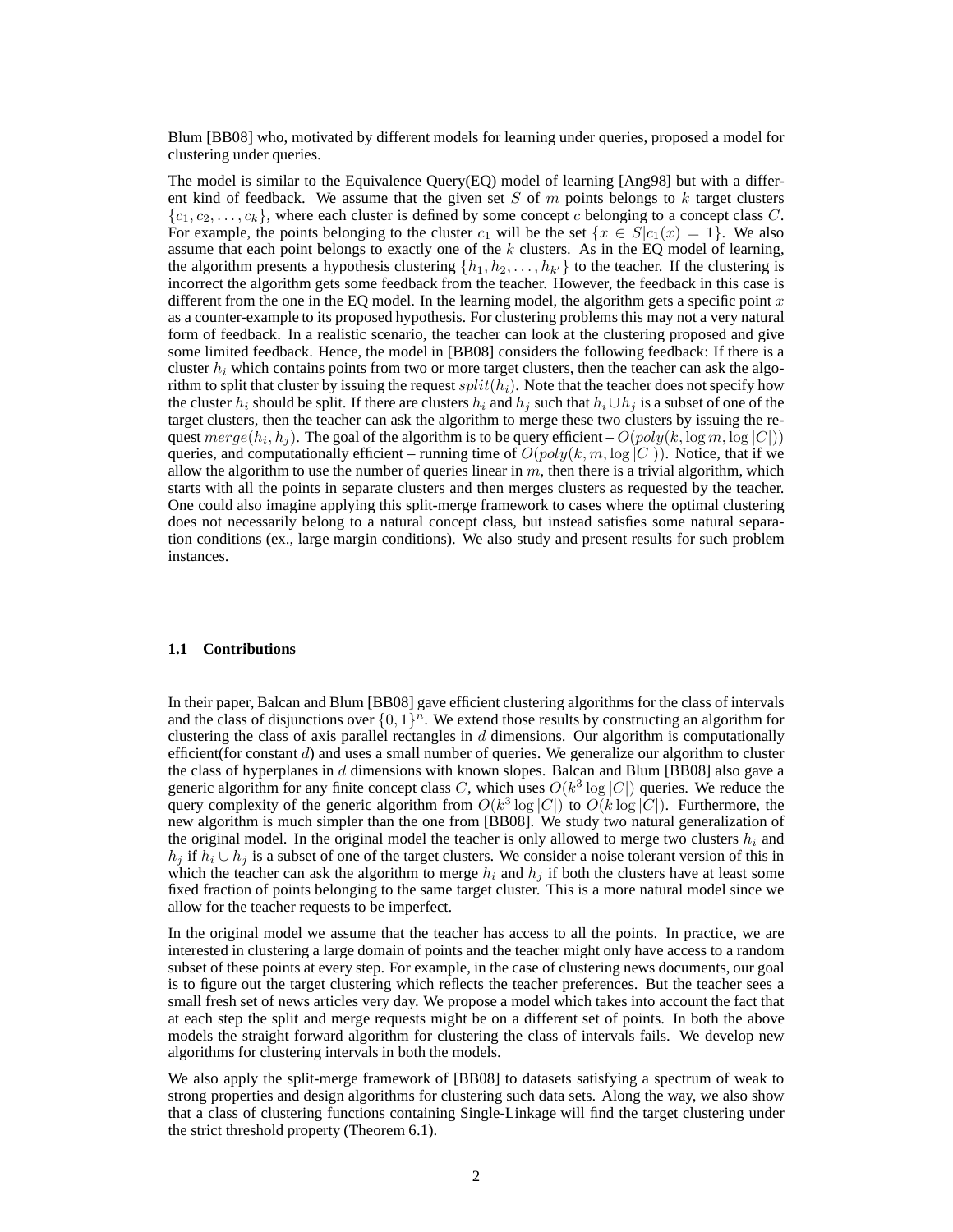## **2 The model**

We consider the model proposed by Balcan and Blum [BB08]. The clustering algorithm is given a set S of m points. Each point belongs to one of the k clusters. Each cluster is defined by a function  $f \in C$ , where C is a concept class. The goal of the algorithm is to figure out the correct clustering by interacting with the teacher as follows:

- 1. The algorithm proposes a hypothesis clustering  $\{h_1, h_2, \ldots, h_J\}$  to the teacher.
- 2. The teacher can request  $split(h_i)$  if  $h_i$  contains points from two or more target clusters. The teacher can request  $merge(h_i, h_j)$  if  $h_i \cup h_j$  is a subset of one of the target clusters.

The assumption is that there is no noise in the teacher response. The goal is to use as few queries to the teacher as possible. Ideally, we would like the number of queries to be  $poly(k, \log m, \log |C|)$ .

#### **2.1 A generic algorithm for learning any finite concept class**

We reduce the query complexity of the generic algorithm for learning any concept class [BB08], from  $O(k^3 \log |C|)$  to  $O(k \log |C|)$ . In addition our algorithm is simpler than the original one. The new algorithm is described below.

Given m points let  $VS = \{$  the set of all possible k clusterings of the given points using concepts in C}. Notice that  $|VS| \leq |C|^k$ . Given a set  $h \subseteq S$  of points we say that a given clustering R is consistent with h if h appears as a subset of one of the clusters in R. Define,  $VS(h) = \{R \in$  $VS|R$  is consistent with  $h.$ }. At each step the algorithm outputs clusters as follows:

- 1. Initialize  $i = 1$ .
- 2. Find the largest set of points  $h_i$ , s.t.  $|VS(h_i)| \geq \frac{1}{2}|VS|$ .
- 3. Output  $h_i$  as a cluster.
- 4. Set  $i = i + 1$  and repeat steps 1-3 on the remaining points until every point has been assigned to some cluster.
- 5. Present the clustering  $\{h_1, h_2, \ldots, h_J\}$  to the teacher.

If the teacher says  $split(h_i)$ , remove all the clusterings in VS which are consistent with  $h_i$  If the teacher says  $merge(h_i, h_j)$ , remove all the clusterings in VS which are inconsistent with  $h_i \cup h_j$ . **Theorem 2.1.** *The generic algorithm can cluster any finite concept class using at most*  $k \log |C|$ 

*queries.*

*Proof.* At each request, if the teacher says  $split(h_i)$ , then all the clusterings consistent with  $h_i$  are removed, which by the construction followed by the algorithm will be at least half of  $|VS|$ . If the teacher says  $merge(h_i, h_j), i < j$ , then all the clusterings inconsistent with  $h_i \cup h_j$  are removed. This set will be at least half of  $|VS|$ , since otherwise the number of clusterings consistent with  $h_i \cup h_j$  will be more than half of |VS| which contradicts the maximality of  $h_i$ . Hence, after each query at least half of the version space is removed. From the above claim we notice that the total number of queries will be at most  $\log |VS| \leq log|C|^k \leq k \log|C|$ .  $\square$ 

The analysis can be improved if the VC-dimension  $d$  of the concept class  $C$  is much smaller than  $\log |C|$ . In this case the size of VS can be bounded from above by  $C[m]^k$ , where  $C[m]$  is the number of ways to split m points using concepts in C. Also from Sauer's lemma[Vap98] we know that  $C[m] \leq m^d$ . Hence, we get  $|VS| \leq m^{kd}$ . This gives a query complexity of  $O(kd \log m)$ .

# **3 Clustering geometric concepts**

We now present an algorithm for clustering the class of rectangles in 2 dimensions. We first present a simple but less efficient algorithm for the problem. The algorithm uses  $O((k \log m)^3)$  queries and runs in time  $poly(k, m)$ . In the appendix, we show that the query complexity of the algorithm can be improved to  $O((k \log m)^2)$ . Our algorithm generalizes in a natural way to rectangles in d dimensional space, and to hyperplanes in  $d$  dimensions with known slopes.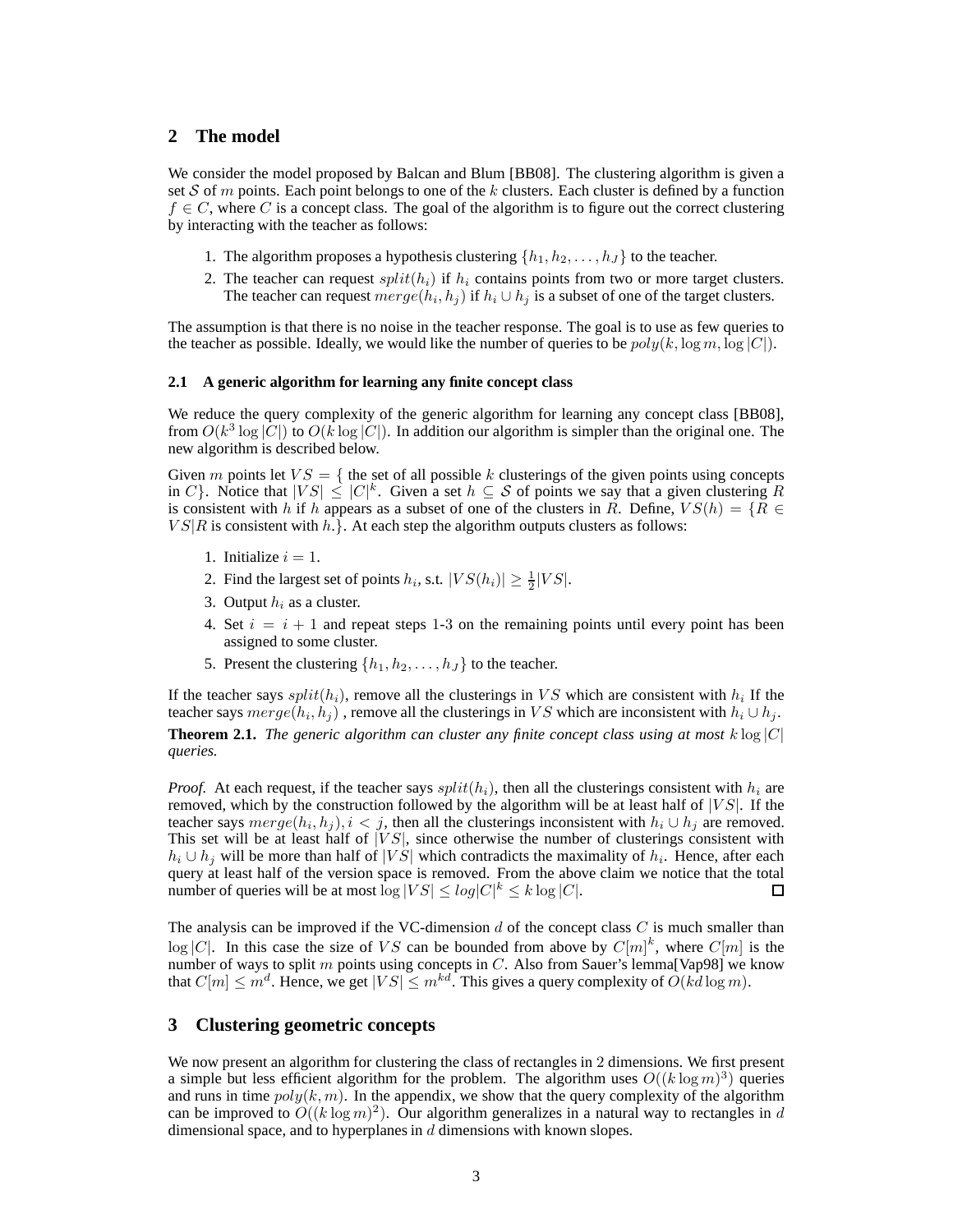## **3.1 An algorithm for clustering rectangles**

Each rectangle c in the target clustering can be described by four points  $(a_i, a_j)$ ,  $(b_i, b_j)$  such that  $(x, y) \in c_k$  iff  $a_i < x < a_j$  and  $b_i < y < b_j$ . Hence, corresponding to any k-clustering there are at most 2k points  $a_1, a_2, \ldots, a_{2k}$  on the x-axis and at most 2k points  $b_1, b_2, \ldots, b_{2k}$  on the y-axis. We call these points the *target points*. The algorithm works by finding these points. During its course the algorithm maintains a set of points on the x-axis and a set of points on the y-axis. These points divide the entire space into rectangular regions. The algorithm uses these regions as its hypothesis clusters. The algorithm is sketched below:

- 1. Start with points  $(a_{start}', a_{end}')$  on the x-axis and points  $(b_{start}', b_{end}')$ , such that all the points are contained in the rectangle defined by these points.
- 2. At each step, cluster the  $m$  points according to the region in which they belong. Present this clustering to the teacher.
- 3. On a merge request, simply merge the two clusters.
- 4. On a split of  $(a_i', a_j'), (b_i', b_j')$ , create a new point  $a_r'$  such that  $a_i' < a_r' < a_j'$ , and the projection of all the points onto  $(a_i', a_j')$  is divided into half by  $a_r'$ . Similarly, create a new point  $b_r'$  such that  $b_i' < b_r' < b_j'$ , and the projection of all the points onto  $(b_i', b_j')$  is divided into half by  $b_r'$ . Abandon all the merges done so far.

**Theorem 3.1.** *The algorithm can cluster the class of rectangles in 2 dimensions using at most*  $O((k \log m)^3)$  queries.

*Proof.* Lets first bound the total number of split requests. If the teacher says split on  $(x_i, x_j), (y_i, y_j)$ , then we know that either  $(x_i, x_j)$  contains a target point a or  $(y_i, y_j)$  contains a target point  $\bar{b}$  or both. By creating two splits we are ensuring that the size of at least one of the regions containing a target point is reduced by half. There are at most  $2k$  intervals on the x-axis and at most 2k intervals on the y-axis. Hence, the total number of split requests is  $\leq 4k \log m$ . Now lets bound the merge requests. Between any two split requests the total number of merge requests will be at most the total number of regions which is  $\leq O((k \log m)^2)$ . Since, t points on the x and the y axis can create at most  $t^2$  regions, we get that the total number of merge requests is at most  $\leq O(k \log m)^3$ . Hence, the total number of queries made by the algorithm is  $O((k \log m)^3)$ . П

If we are a bit more careful, we can avoid redoing the merges after every split and reduce the query complexity to  $O((k \log m)^2)$ . So, for rectangles we have the following result<sup>1</sup>.

**Theorem 3.2.** *There is an algorithm which can cluster the class of rectangles in* 2 *dimensions using* at most  $O((k \log m)^2)$  queries.

We can also generalize this algorithm to work for rectangles in a  $d$ -dimensional space. Hence, we get the following result

**Corollary 3.3.** *There is an algorithm which can cluster the class of rectangles in* d *dimensions using* at most  $O((kd \log m)^d)$  queries.

**Corollary 3.4.** *There is an algorithm which can cluster the class of hyperplanes in* d *dimensions* having a known set of slopes of size at most s, using at most  $O((kds \log m)^d)$  queries.

## **4 Dynamic model**

We now study a natural generalization of the original model. In the original model we assume that the teacher has access to the entire set of points. In practice, this will rarely be the case. For example, in the case of clustering news articles, each day the teacher sees a small fresh set of articles and provides feedback. Based on this the algorithm must be able to figure out the target clustering for the entire space of articles. More formally, let  $X$  be the space of all the points. There is a target k clustering for these points, where cluster corresponds to a concept in a concept class  $C$ . At each step, the world picks  $m$  points and the algorithm clusters these  $m$  points and presents the clustering to the teacher. If the teacher is unhappy with the clustering he may provide feedback. Note that

<sup>&</sup>lt;sup>1</sup>Proof is omitted due to space constraints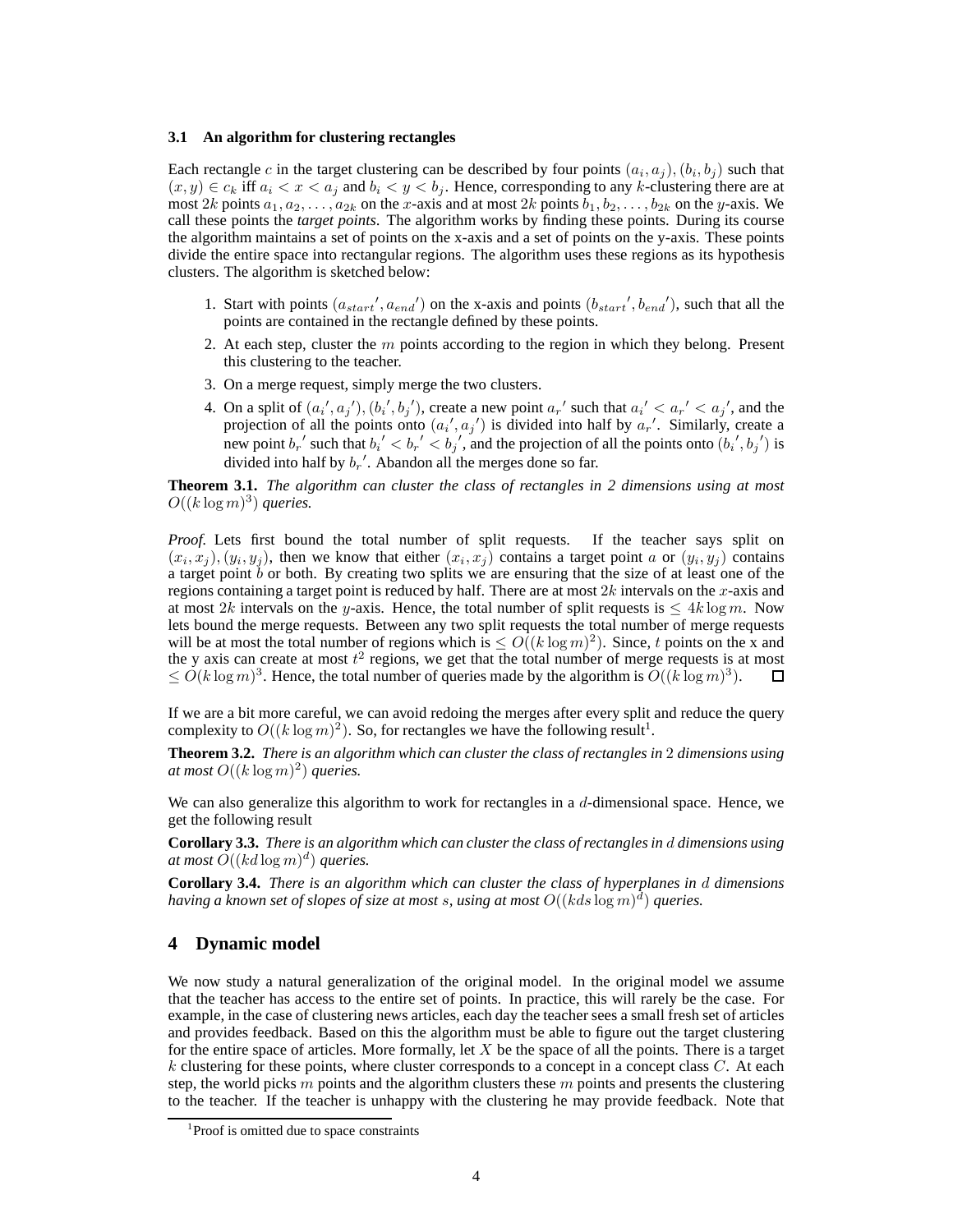the teacher need not provide feedback every time the algorithm proposes an incorrect clustering. The goal of the algorithm is to minimize the amount of feedback necessary to figure out the target clustering. Notice that at each step the algorithm may get a fresh set of  $m$  points. We assume that the requests have no noise and the algorithm has access to all the points in  $X$ . We now give an algorithm for learning intervals in this model.

#### **4.1 An algorithm for clustering intervals**

We assume that the space X is discretized into  $n$  points. Let us assume that there exist points  $\{a_1, a_2, \ldots, a_{k+1}\}\$ , on the x-axis such that the target clustering is the intervals  $\{[a_1, a_2], [a_2, a_3], \ldots, [a_k, a_{k+1}]\}.$  The algorithm maintains a set of points on the x-axis and uses the intervals induced by them as its hypothesis. Also each interval is associated with a state of marked/unmarked. When a new interval is created, it is always unmarked. An interval is marked if we know that none of the points $(a_i)$  in the target clustering can be present in that interval. The algorithm is sketched below:

- 1. Start with one unmarked interval containing all the points in the space.
- 2. Given a set of m points, first form preliminary clusters  $h_1, \ldots, h_J$  such that each cluster corresponds to an interval. Next output the final clusters as follows:
	- set  $i=1$
	- If  $h_i$  and  $h_{i+1}$  correspond to adjacent intervals at least one of them is unmarked, then output  $h_i \cup h_{i+1}$  and set  $i = i + 2$ . Else output  $h_i$  and set  $i = i + 1$ .
- 3. On a split request, split every unmarked interval in the cluster in half.
- 4. On a merge request, mark every unmarked contained in the cluster.

**Theorem 4.1.** *The algorithm can cluster the class of intervals using at most*  $O(k \log n)$  *mistakes.* 

*Proof.* Notice that by our construction, every cluster will contain at most 2 unmarked intervals. Lets first bound the total number of split requests. For every point  $a_i$  in the target clustering we define two variables  $left.size(a_i)$  and  $right.size(a_i)$ . If  $a_i$  is inside a hypothesis interval  $[x, y]$  then  $left.size(a_i)$  = number of points in  $[x, a_i]$  and  $right.size(a_i)$  = number of points in  $[a_i, y]$ . If  $a_i$  is also a boundary point in the hypothesis clustering  $([x, a_i], [a_i, y])$  then again  $left$  size $(a_i)$  = number of points in  $[x, a_i]$  and  $right\_size(a_i)$  = number of points in  $[a_i, y]$ . Notice, that every split request reduces either the  $left\_size$  or the right  $_size$  of some boundary point by half. Since there are at most  $k$  boundary points in the target clustering, the total number of split requests is  $\leq O(k \log n)$  times. Also note that the number of unmarked intervals is at most  $O(k \log n)$  since, unmarked intervals increase only via split requests. On every merge request either an unmarked interval is marked or two marked intervals are merged. Hence, the total number of merge requests is atmost twice the number of unmarked intervals  $\leq O(k \log n)$ . Hence, the total number of mistakes is  $\leq O(k \log n)$ . □ is  $\leq O(k \log n)$ .

Its easy to notice that the generic algorithm for learning any finite concept class in the original model also works in this model. Hence, we can learn any finite concept class in this model using at most  $k \log |C|$  queries.

## **5** η **noise model**

The previous two models assume that there is no noise in the teacher requests. This is again an unrealistic assumption since we cannot expect the teacher responses to be perfect. For example, if the algorithm proposes a clustering in which there are two clusters which are almost pure,i.e., a large fraction of the points in both the clusters belong to the same target clusters, then there is a good chance that the teacher will ask the algorithm to merge these two clusters, especially if the teacher has access to the clusters through a random subset of the points. In this section we study a model which removes this assumption. For simplicity, we consider the noisy version of the original model [BB08]. As in the original model, the algorithm has  $m$  points. At each step, the algorithm proposes a clustering  $\{h_1, h_2, \ldots, h_J\}$  to the teacher and the teacher provides feedback. But now, the feedback is noisy in the following sense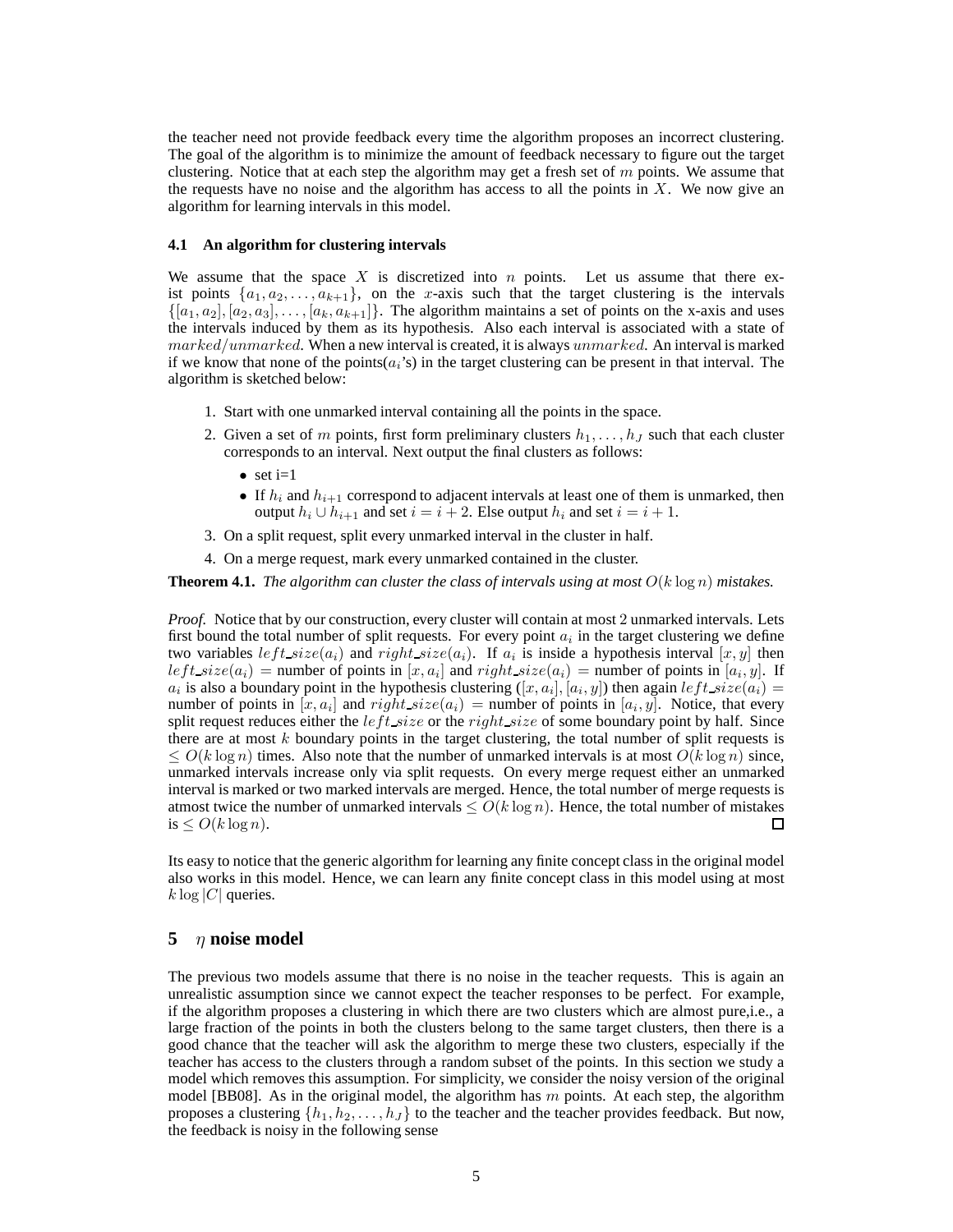- 1. **Split:** As before the teacher can say  $split(h_i)$ , if  $h_i$  contains points from more than one target clusters.
- 2. **Merge:** The teacher can say  $merge(h_i, h_j)$ , if  $h_i$  and  $h_j$  each have at least one point from some target cluster.

It turns out that handling arbitrary noise is difficult. The following Theorem (proof omitted) shows a counter-example.

**Theorem 5.1.** *Consider* m *points on a line and*  $k = 2$ . Any clustering algorithm must use  $\Omega(m)$ *queries in the worst case to figure out the target clustering in the noisy model.*

Hence, we now consider a relaxed notion of noise. If the teacher says  $merge(h_i, h_j)$  then we assume that at least a constant  $\eta$  fraction of the points in both the clusters, belong to a single target cluster. Under this model of noise we now give an algorithm for learning  $k$ -intervals.

#### **5.1 An algorithm for clustering intervals**

The algorithm is a generalization of the interval learning algorithm in the original model. The main idea is that when the teacher asks to merge two intervals  $(a_i, a_j)$  and  $(a_j, a_k)$ , then we know than at least  $\eta$  fraction of the portion to the left and the right of  $a_i$  is pure. Hence, the algorithm can still make progress. As the algorithm proceeds it is going to mark certain intervals as "pure" which means that all the points in that interval belong to the same cluster. More formally the algorithm is as follows

- 1. Start with one interval  $[a_{start}', a_{end}]$  containing all the points.
- 2. At each step, cluster the points using the current set of intervals and present that clustering to the teacher.
- 3. On split request : Divide the interval in half.
- 4. On a merge request
	- If both the intervals are marked "pure", merge them.
	- If both the intervals are unmarked, then create 3 intervals where the middle interval contains  $\eta$  fraction of the two intervals. Also make the middle interval as "pure".
	- If one interval is marked and one is unmarked, then shift the boundary between the two intervals towards the unmarked interval by a fraction of  $\eta$ .

**Theorem 5.2.** *The algorithm clusters the class of intervals using at most*  $O(k(\log_{\frac{1}{1-\eta}} m)^2)$ *.* 

*Proof.* We will call a merge request, as "impure" if it involves at least one impure interval, i.e., an interval which contains points from two or more clusters. Else we will call it as "pure". Notice that every split and impure merge request makes progress, i.e. the size of some target interval is reduced by at least  $\eta$ . Hence, the total number of split + impure merge requests  $\leq k \log_{\frac{1}{1-\eta}} m$ . We also know that the total number of unmarked intervals  $\leq k \log_{\frac{1}{1-\eta}} m$ , since only split requests increase the unmarked intervals. Also, total number of marked intervals ≤ total number of unmarked intervals, since every marked interval can be charged to a split request. Hence, the total number of intervals  $\leq 2k \log_{\frac{1}{1-\eta}} m$ .

To bound the total number of pure merges, notice that every time a pure merge is made, the size of some interval decreases by at least an  $\eta$  fraction. The size of an interval can decrease at most  $\log_{\frac{1}{1-\eta}} m$  times. Hence, the total number of pure merges  $\leq k(\log_{\frac{1}{1-\eta}} m)^2$ .

Hence, the algorithm makes at most  $O(k(\log_{\frac{1}{1-\eta}} m)^2)$  queries.

 $\Box$ 

# **6 Properties of the Data**

We now adapt the query framework of [BB08] to cluster datasets which satisfy certain natural separation conditions with respect to the target partitioning. For this section, sometimes we write  $d = \langle e_1, e_2, \dots, e_{\binom{n}{2}} \rangle$  to mean the set of distances that exist between all pairs of n points. This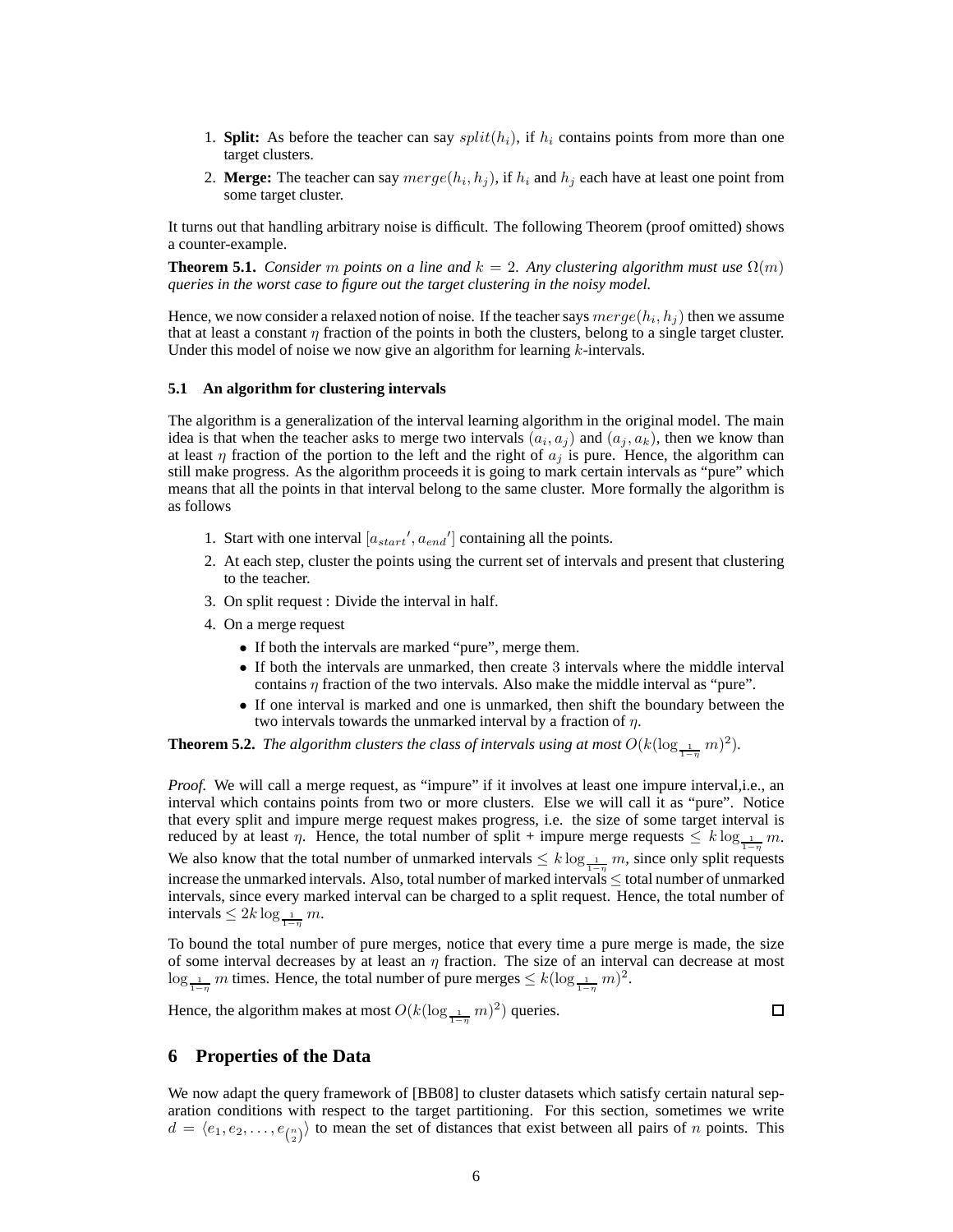list is *always ordered* by increasing distance. For a definition of the Single-Linkage and Min-Sum clustering functions, please see the appendix.

### **6.1 Threshold Separation**

We introduce a (strong) property that may be satisfied by  $d = \langle e_1, e_2, \dots, e_{\binom{n}{2}} \rangle$  with respect to  $\Gamma$ , the target clustering. It is important to note that this property is imposing restrictions on  $d$ , defined by the data. An inner edge of  $\Gamma$  is a distance between two points inside a cluster, while an outer edge is a distance between two points in differing clusters.

STRICT THRESHOLD SEPARATION. There exists a threshold  $t > 0$  such that all inner edges of Γ have distance less than or equal  $t$ , and all outer edges have distance greater than  $t$ .

In other words, the pairwise distances between the data are such that all inner edges of d (w.r.t. Γ) have distance smaller than all outer edges (again, w.r.t. Γ). This property gives away a lot of information about Γ, in that it allows Single-Linkage to fully recover Γ as we will see in theorem 6.1. Before we present the algorithm to interact with the teacher, Theorem 6.1 will be useful (proof omitted).

[Kle03, JS71] introduce the following 3 properties which a clustering function can satisfy. An  $F(d, k)$ -transformation of d is a change to d such that inner-cluster distances in d are decreased, and outer-cluster distances are increased.

- 1. CONSISTENCY. Fix k. Let d be a distance function, and  $d'$  be a  $F(d, k)$ -transformation of d. Then  $F(d, k) = F(d', k)$
- 2. ORDER-CONSISTENCY. *For any two distance functions* d *and* d 0 *, number of clusters* k*, if the order of edges in*  $d$  *is the same as the order of edges in*  $d'$ *, then*  $F(d, k) = F(d', k)$
- 3. k-RICHNESS. For any number of clusters k, Range( $F(\bullet, k)$ ) is equal to the set of all k*partitions of* S

**Theorem 6.1.** *Fix* k *and a target* k*-partitioning* Γ*, and let* d *be a distance function satisfying Strict Threshold Separation w.r.t.* Γ*. Then for any Consistent,* k*-Rich, Order-Consistent partitioning function* F, we have  $F(d, k) = \Gamma$ .

Note that since Single-linkage is Consistent, k-Rich, and Order-Consistent [ZBD09], it immediately follows that  $SL(d, k) = \Gamma$  - in other words, SL is guaranteed to find the target k-partitioning, but we still have to interact with the teacher to find out k. It is a recently resolved problem that Single-Linkage is not the only function satisfying the above properties [ZBD], so the the class of Consistent, k-Rich, and Order-Consistent functions has many members. We now present the algorithm to interact with the teacher.

**Theorem 6.2.** *Given a dataset satisfying Strict Threshold Separation, there exists an algorithm which can find the target partitioning for any hypothesis class in*  $O(\log(n))$  *queries* 

*Proof.* Note that the threshold t and the number of clusters  $k$  are not known to the algorithm, else the target could be found immediately. By theorem 6.1, we know that the target must be exactly what Single-Linkage returns for some  $k$ , and it remains to find the number of clusters. This can be done using a binary search on the number of clusters which can vary from 1 to n. We start with some candidate  $k$ , and if the teacher tells us to split anything, we know the number of clusters must be larger, and if we are told to merge, we know the number of clusters must be smaller. Thus we can find the correct number of clusters in  $O(\log(n))$  queries.  $\Box$ 

Note that since strict threshold separation implies strict separation, then the  $O(k)$  algorithm presented in the next section can also be used, giving  $O(\min(\log(n), k))$  queries.

**Strict Separation:** Now we relax strict threshold separation

STRICT SEPARATION. All points in the same cluster are more similar to one another than to points outside the cluster.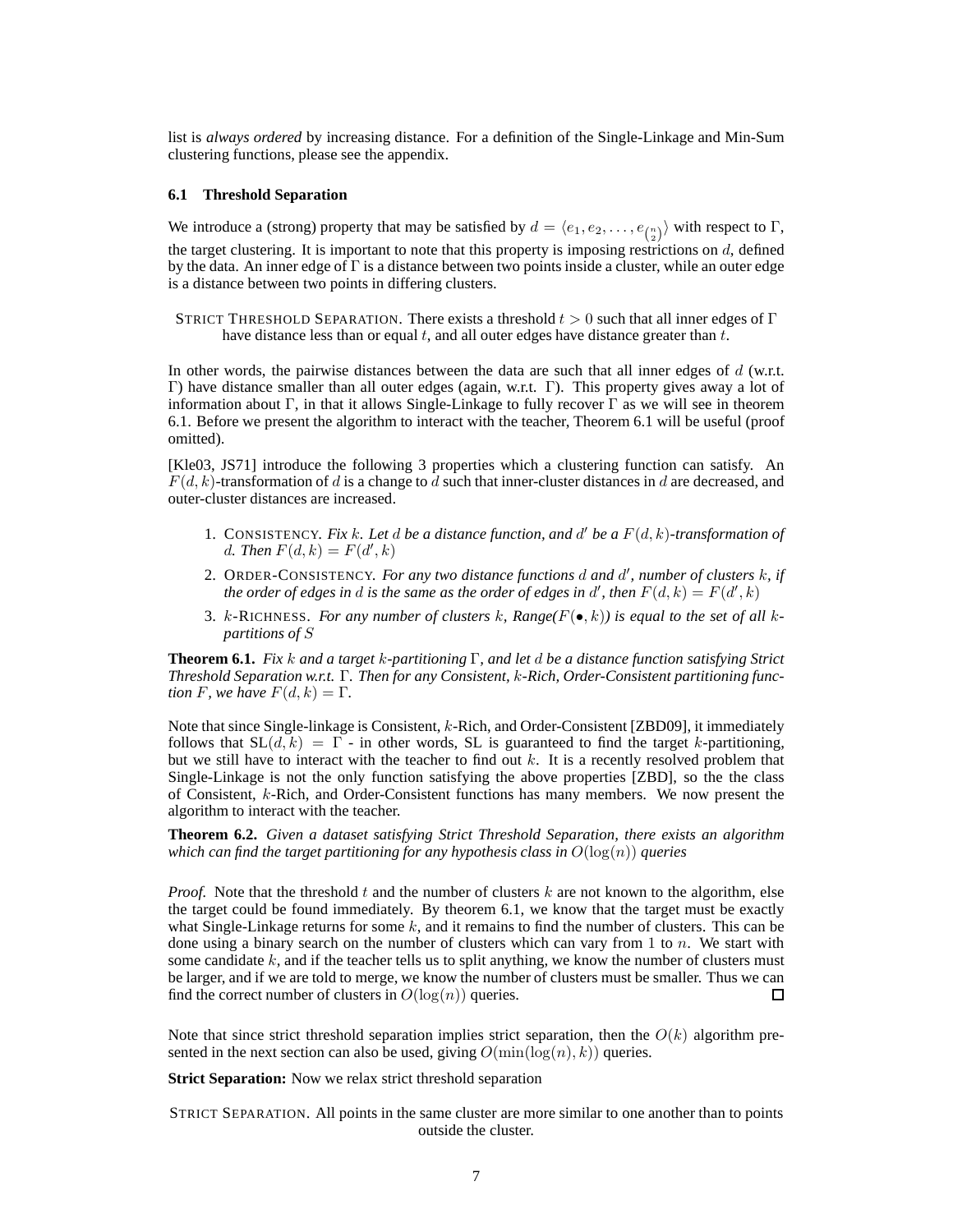With this property, it is no longer true that all inner distances are smaller than outer distances, and therefore Theorem 6.1 does not apply. However, [BBV08] prove the following lemma

**Lemma 6.3.** *[BBV08] For a dataset satisfying strict separation, let SL*(d) *be the tree returned by Single-Linkage. Then any partitioning respecting the strict separation of* d *will be a pruning of SL*(d)*.*

**Theorem 6.4.** *Given a dataset satisfying Strict Separation, there exists an algorithm which can find the target partitioning for any hypothesis class in* O(k) *queries*

*Proof.* Let the distances between points be represented by the distance function d. By lemma 6.3 we know that the target partitioning must be a pruning of  $SL(d)$ . Our algorithm will start by presenting the teacher with all points in a single cluster. Upon a split request, we split according to the relevant node in  $SL(d)$ . There can be no merge requests since we always split perfectly. Each split will create a new cluster, so there will be at most  $k - 1$  of these splits, after which the correct partitioning is found. found.

γ**-margin Separation:** Margins show up in many learning models, and this is no exception. A natural assumption is that there may be a separation of at least  $\gamma$  between points in differing clusters, where the points all lie inside the unit ball.

 $\gamma$ -MARGIN SEPARATION. Points in different clusters of the target partitioning are at least  $\gamma$  away from one another.

With this property, we can prove the following for all hypothesis classes

**Theorem 6.5.** *Given a dataset satisfying* γ*-margin Separation, there exists an algorithm which can find the target partitioning for any hypothesis class in*  $O((\frac{\sqrt{d}}{\gamma})^d - k)$  *queries* 

*Proof.* We split the unit ball (inside which all points live) into hypercubes with edge length  $\frac{1}{\sqrt{2}}$  $\frac{1}{d}$ . We are interested in the diameter of such a hypercube. The diameter of a  $d$ -dimensional hypercube with side  $\frac{\gamma}{\gamma}$  $\frac{d}{d}$  is  $\sqrt{d} \times \frac{1}{\sqrt{2}}$  $\frac{d}{d} = \gamma$ , so no two points inside a hypercube of side  $\frac{\gamma}{\sqrt{d}}$  $\frac{1}{d}$  can be more than  $\gamma$  apart. It follows that if split the unit ball up using a grid of hypercubes, all points inside a hypercube must be from the same cluster. We say such a hypercube is "pure".

There are at most  $O((\frac{\sqrt{d}}{2})^d)$  hypercubes in a unit ball. We show each hypercube as a single cluster to the teacher. Since all hypercubes are pure, we can only get merge requests, of which there can be to the teacher. Since all hypercubes are pure, we can only get merge requests, of which there can be at most  $O((\frac{\sqrt{d}}{\gamma})^d - k)$  until the target partitioning is found. □

## **7 Conclusions and open problems**

In this paper we investigated a recently proposed model of clustering under feedback. We gave algorithms for clustering geometric concepts in the model. For datasets satisfying a spectrum of weak to strong properties, we gave query bounds, and showed that a class of clustering functions containing Single-Linkage will find the target clustering under the strongest property. We also studied natural generalizations of the model and gave efficient algorithms for learning intervals in the new models. Several interesting problems remain

- 1. Give algorithms for clustering other classes of functions, for example linear separators in the original model.
- 2. Give efficient algorithms for clustering geometric concept classes in the new models.
- 3. Establish connections between the proposed models and the Equivalence Query model of learning.
- 4. In [BB08], the authors give an algorithm for learning the class of disjunctions. It would be interesting to come up with an attribute efficient version of the algorithm, similar in spirit to the Winnow algorithm [Lit87].